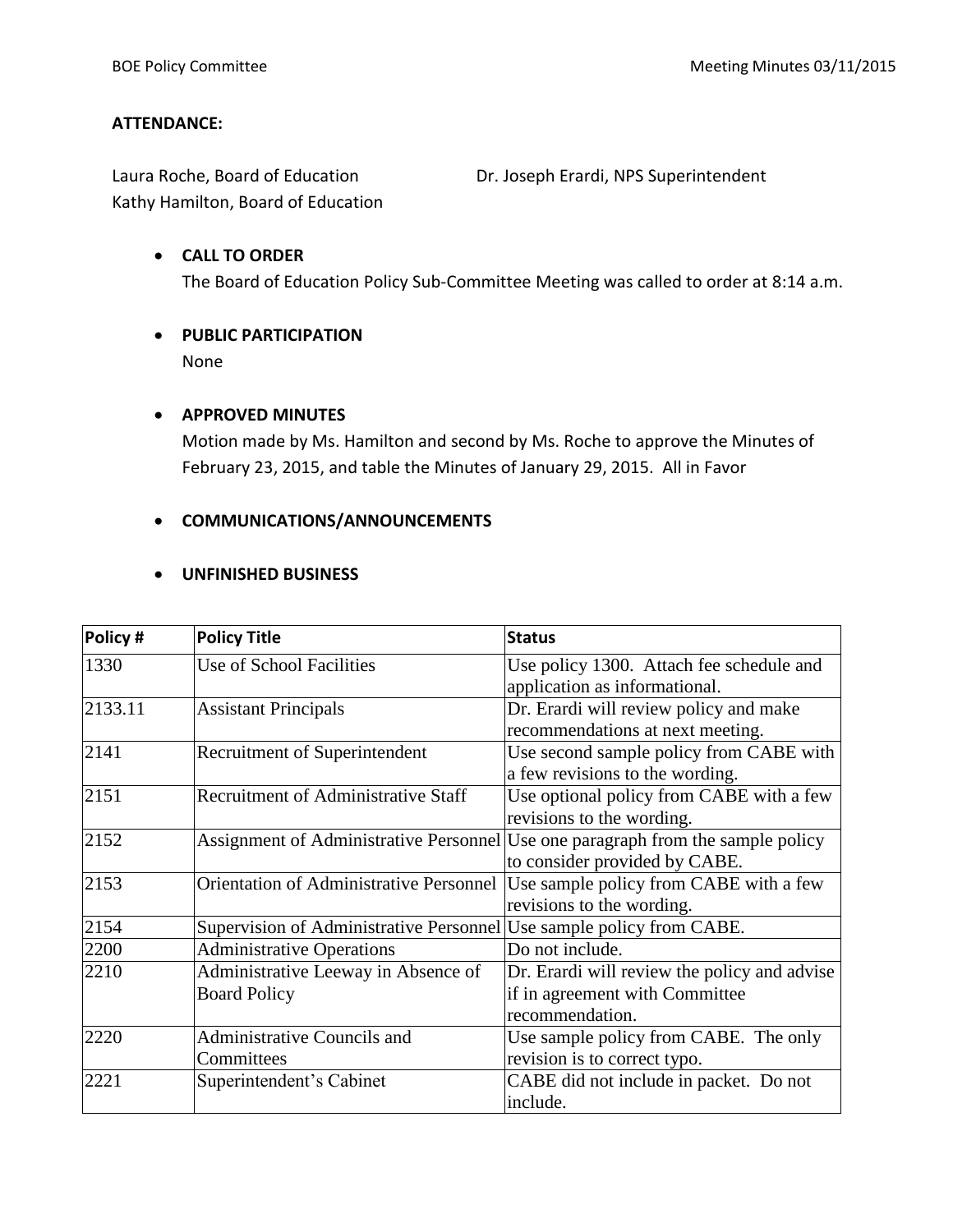| 2222   | <b>District Advisory Councils (District</b> | CABE did not include in packet. Do not      |
|--------|---------------------------------------------|---------------------------------------------|
|        | Personnel)                                  | include.                                    |
| 2223   | School Administrator - Teacher Liaison      | CABE did not include in packet. Do not      |
|        | Committee                                   | include.                                    |
| 2224   | <b>Outside Consultants</b>                  | Use sample policy from CABE with            |
|        |                                             | additional language on providing a year-end |
|        |                                             | report.                                     |
| 2230   | <b>Shared Services</b>                      | Use current policy presently numbered 2-    |
|        |                                             | 400 with a few revisions.                   |
| 2230.1 | <b>Operations – Virus Protection</b>        | CABE did not include in packet. Do not      |
|        |                                             | include.                                    |
| 2231   | Policy and Regulation Systems               | Use existing policy numbered 2-101 with a   |
|        |                                             | few revisions to the wording.               |
| 2232   | Dismissal of Classes/Teachers               | Use optional policy from CABE with          |
|        |                                             | optional sample regulation with changes.    |
| 2232.1 | Administrative Reports/Annual Report        | Use existing policy numbered 2-102 with a   |
|        |                                             | few revisions to the wording.               |
| 2233   | Printing and Distribution of                | CABE did not include in packet. Contact     |
|        | <b>Agreements</b> , Documents               | CABE for more information.                  |
| 2234   | <b>Treatment of Outside Reports</b>         | Use optional policy from CABE with a        |
|        |                                             | minor change to the language.               |
| 3112   | <b>Budget Calendar</b>                      | CABE does not have a policy for 3112.       |
|        |                                             | They said we could use Policy 3121. Mr.     |
|        |                                             | Freedman will review at next policy         |
|        |                                             | meeting.                                    |
| 3113   | <b>Setting Budget Priorities</b>            | Mr. Freedman will review at next policy     |
|        |                                             | meeting.                                    |

## **NEW BUSINESS**

o A motion made by Ms. Hamilton and second by Ms. Roche to forward the first draft of Policy Series 1000 to CABE. All in Favor

Series 2000 (Administration):

| Policy # | <b>Policy Title</b>               | <b>Status</b>                             |
|----------|-----------------------------------|-------------------------------------------|
| 2240     | Research, Evaluation and Planning | Use sample policy from CABE with          |
|          |                                   | additional wording. Dr. Erardi will       |
|          |                                   | review revised policy and regulation and  |
|          |                                   | advise if he is in agreement with the     |
|          |                                   | Committee recommendations.                |
| 2241     | <b>Grant Processing</b>           | CABE did not include in packet. Dr.       |
|          |                                   | Erardi will review and advise if he would |
|          |                                   | like more information from CABE.          |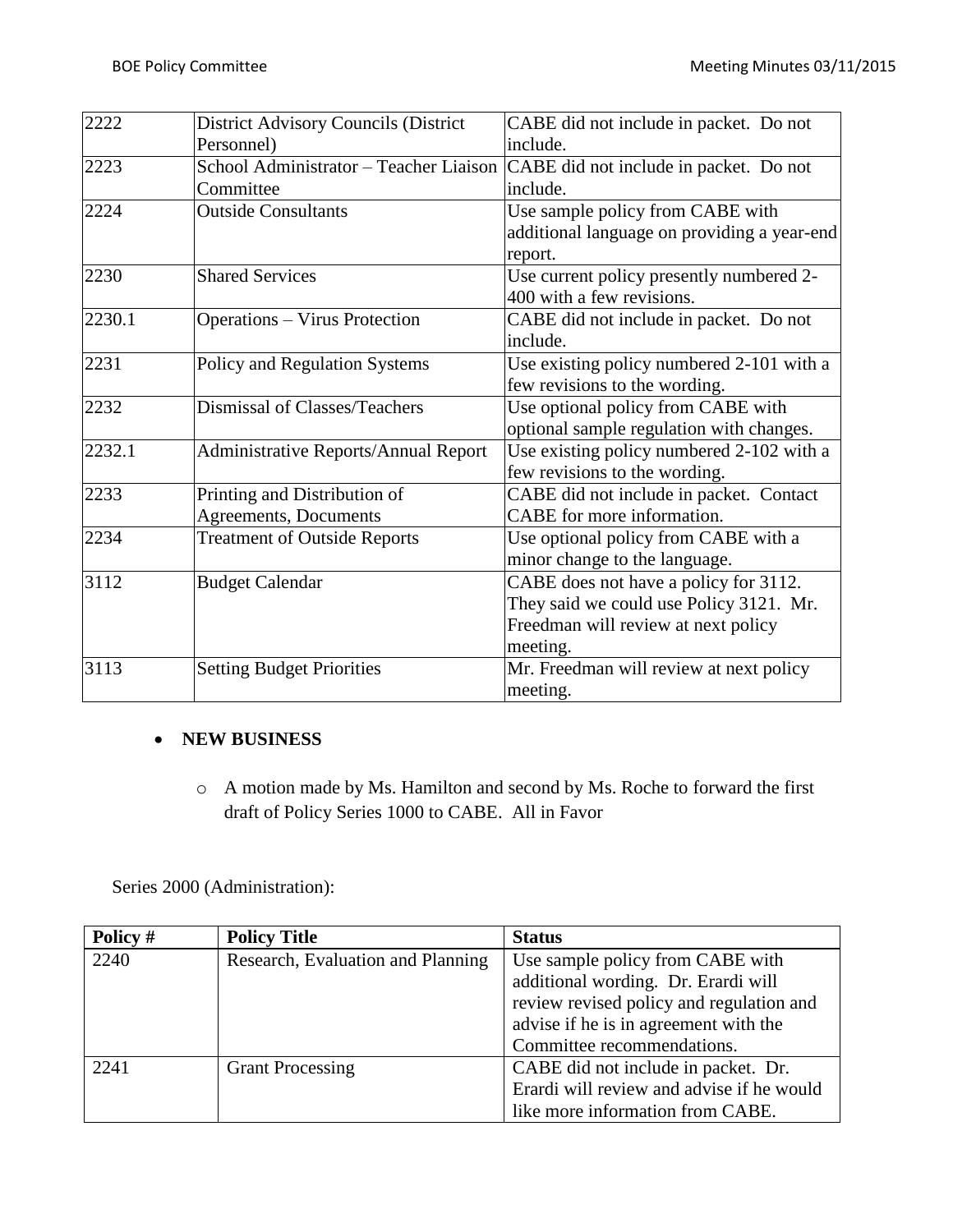| 2250   | Monitoring of Product and Process        | Use another version policy to consider     |
|--------|------------------------------------------|--------------------------------------------|
|        | Goals                                    | from CABE with additional wording. Dr.     |
|        |                                          | Erardi will review revised policy and      |
|        |                                          | advise if he is in agreement with the      |
|        |                                          | Committee recommendations.                 |
| 2300   | Code of Ethics                           | Use Code of Ethics provided by CABE.       |
|        |                                          | Dr. Erardi will review and advise if he is |
|        |                                          | in agreement with Committee                |
|        |                                          | recommendation.                            |
| 2300.1 | <b>Statement of Standards for School</b> | CABE did not include in packet. Dr.        |
|        | Leaders                                  | Erardi will review and advise if he would  |
|        |                                          | like more information from CABE.           |
| 2300.2 | Code of Professional                     | Do not include. Dr. Erardi will review     |
|        | Responsibility                           | and advise if he is in agreement with      |
|        |                                          | Committee recommendation.                  |
| 2500   | <b>Administrative Reports</b>            | CABE did not include in packet. Dr.        |
|        |                                          | Erardi will review and advise if he would  |
|        |                                          | like more information from CABE.           |

## o FUTURE MEETING DATES

- March 12, 2015
- **March 25, 2015**

# **ACTION ITEMS FOR NEXT MEETING**

| <b>Responsible</b> |                                     |                 |                 |
|--------------------|-------------------------------------|-----------------|-----------------|
| Party              | Action                              | <b>Comments</b> | <b>Due Date</b> |
| Dr. Erardi         | Policy 2133.11 - Assistant          |                 | 03/25/2015      |
|                    | Principals – Dr. Erardi will review |                 |                 |
|                    | policy and make recommendations.    |                 |                 |
| Dr. Erardi         | Policy 2210 – Administrative        |                 | 03/25/2015      |
|                    | Leeway in Absence of Board Policy   |                 |                 |
| Meg                | Policy 2233 - Printing and          |                 | 03/25/2015      |
|                    | Distribution of Agreements,         |                 |                 |
|                    | Documents – Request more            |                 |                 |
|                    | information from CABE.              |                 |                 |
| Dr. Erardi         | Policy 2240 – Research, Evaluation  |                 | 03/25/2015      |
|                    | and Planning - Dr. Erardi will      |                 |                 |
|                    | review the policy and advise if in  |                 |                 |
|                    | agreement with Committee            |                 |                 |
|                    | recommendations.                    |                 |                 |
| Dr. Erardi         | Policy 2241 – Grant Processing –    |                 | 03/25/2015      |
|                    | Dr. Erardi will advise if he would  |                 |                 |
|                    | like more information from CABE.    |                 |                 |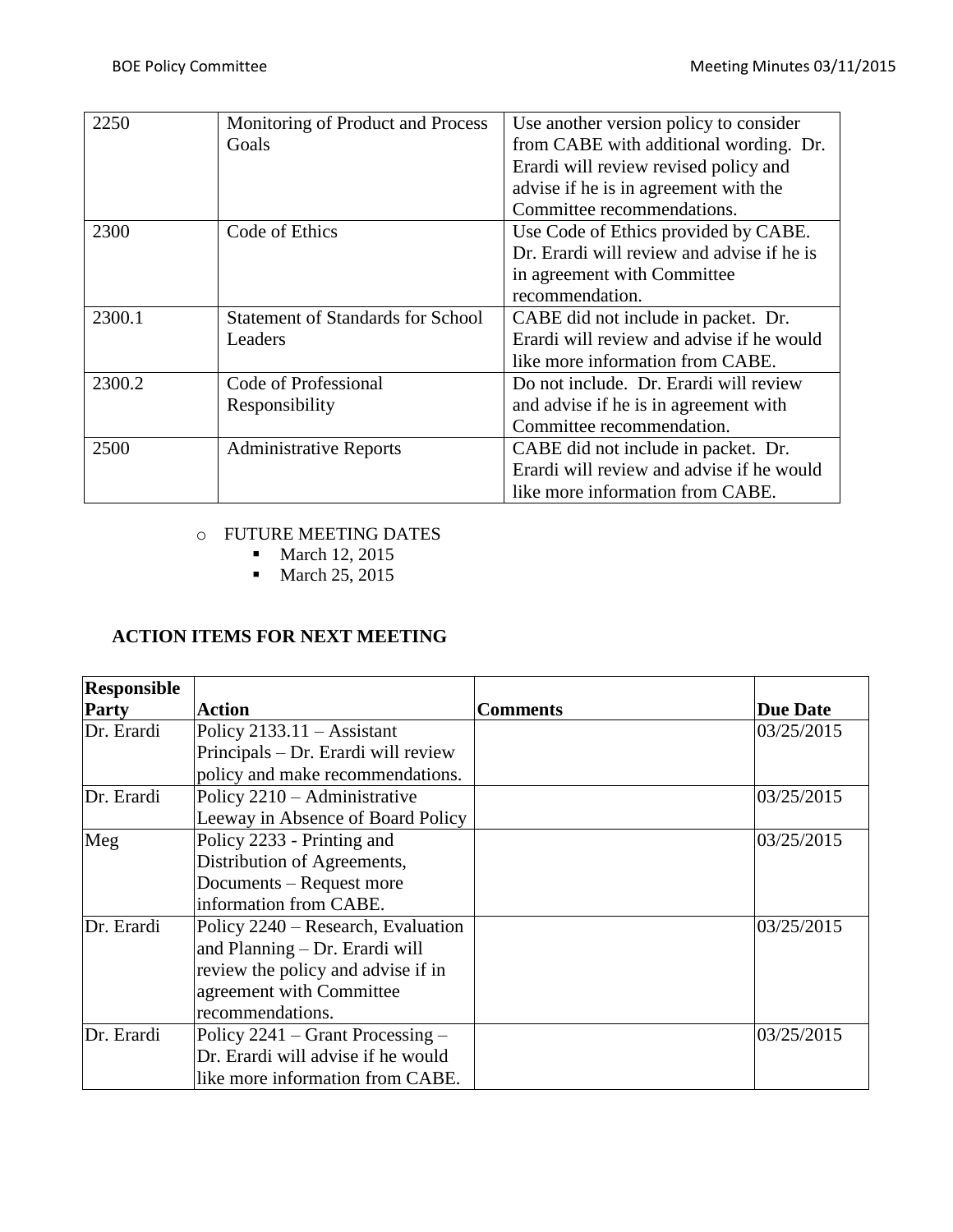| Dr. Erardi | Policy 2250 – Monitoring of                  |                                                  | 03/25/2015 |
|------------|----------------------------------------------|--------------------------------------------------|------------|
|            | Product and Process Goals – Dr.              |                                                  |            |
|            | Erardi will review the policy and            |                                                  |            |
|            | advise if in agreement with                  |                                                  |            |
|            | Committee recommendations.                   |                                                  |            |
| Dr. Erardi | Policy 2300 – Code of Ethics - Dr.           |                                                  | 03/25/2015 |
|            | Erardi will review the policy and            |                                                  |            |
|            | advise if in agreement with                  |                                                  |            |
|            | Committee recommendations.                   |                                                  |            |
| Dr. Erardi | Policy 2300.1 Statement of                   |                                                  | 03/25/2015 |
|            | Standards for School Leaders - Dr.           |                                                  |            |
|            | Erardi will advise if he would like          |                                                  |            |
|            | more information from CABE.                  |                                                  |            |
| Dr. Erardi | Policy $2300.2$ – Code of                    |                                                  | 03/25/2015 |
|            | Professional Responsibility - Dr.            |                                                  |            |
|            | Erardi will review the policy and            |                                                  |            |
|            | advise if in agreement with                  |                                                  |            |
|            | Committee recommendations.                   |                                                  |            |
| Dr. Erardi | Policy 2500 – Administrative                 |                                                  | 03/25/2015 |
|            | Reports – Dr. Erardi will advise if          |                                                  |            |
|            | he would like more information               |                                                  |            |
|            | from CABE.                                   |                                                  |            |
|            | Mr. Freedman Policy 3112 – Budget Calendar - | CABE does not have a policy. They $ 03/25/2015 $ |            |
|            | review policy at next policy                 | said we could use Policy 3121.                   |            |
|            | meeting.                                     |                                                  |            |
|            | Mr. Freedman Policy 3113 - Setting Budget    |                                                  | 03/25/2015 |
|            | Priorities – review policy at next           |                                                  |            |
|            | policy meeting                               |                                                  |            |

# **NEXT SET OF POLICIES TO REVIEW AND REVISE**

Series 3000 (Business/Non-Instructional Operations):

| Policy # | <b>Policy Title</b>                                  | <b>Point Person</b> |
|----------|------------------------------------------------------|---------------------|
| 3170     | <b>Budget Administration</b>                         | Mr. Freedman        |
| 3171     | <b>Supplemental Appropriations</b>                   | Mr. Freedman        |
| 3200     | Income                                               | Ms. Hamilton        |
| 3210     | <b>Local Funds</b>                                   | Ms. Hamilton        |
| 3211     | Taxes/Limitations                                    | Ms. Hamilton        |
| 3212     | Deficit in Town Payment                              | Ms. Hamilton        |
| 3220     | <b>State Funds</b>                                   | Ms. Hamilton        |
| 3230     | <b>Federal Funds</b>                                 | Ms. Hamilton        |
| 3231     | Medical Reimbursement for Special Education Students | Ms. Hamilton        |
| 3240     | <b>Tuition Fees</b>                                  | Ms. Hamilton        |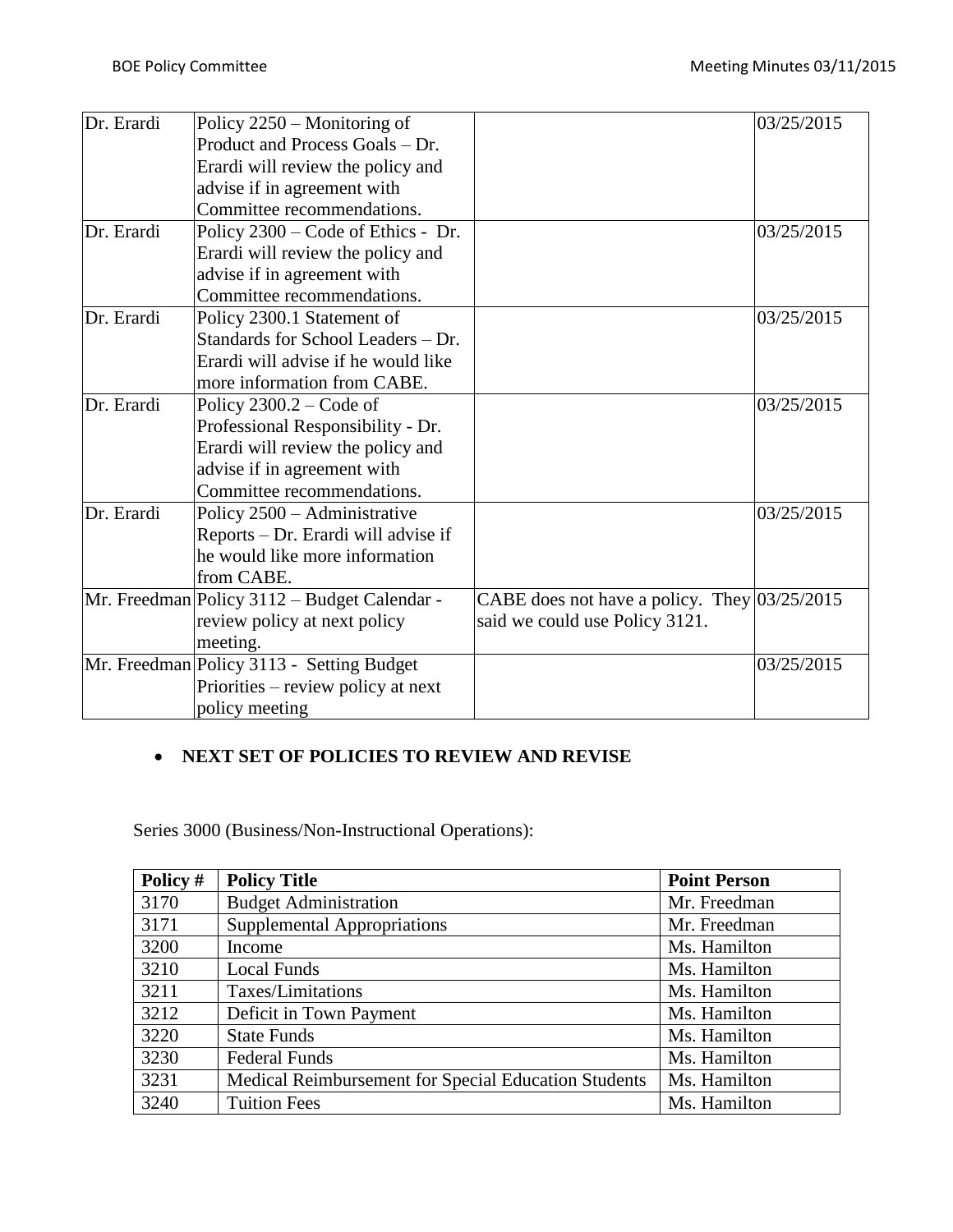| Materials/Services; Fees, Fines, Charges<br>Sales & Disposal of Books, Equipment & Supplies<br>3260<br>Ms. Hamilton<br>Sale and Rental of Real Property<br>3270<br>Ms. Hamilton<br>Ms. Hamilton<br>3271<br>Royalties<br>3280<br>Ms. Hamilton<br>Gifts, Grants and Bequests<br>Ms. Hamilton<br>3280.1<br>Grants<br>3281<br>Ms. Hamilton<br><b>School Fund Raisers</b><br>Business/Industry/Corporate Involvement in Education<br>Ms. Hamilton<br>3281.1<br>3290<br>Dr. Erardi<br><b>Funds Management</b><br>3291<br>Dr. Erardi<br>Borrowing<br>Short-Term Loans<br>3291.1<br>Dr. Erardi<br>3291.2<br>Debt Limitation<br>Dr. Erardi<br>3292<br>Investing<br>Dr. Erardi<br>3293<br>Depository<br>Dr. Erardi<br>3293.1<br>Signatures/Facsimiles<br>Dr. Erardi<br>3294<br><b>Incurring Liabilities</b><br>Dr. Erardi<br><b>Expenditures/Expending Authority</b><br>Dr. Erardi<br>3300<br>3310<br><b>Purchasing Guides</b><br>Dr. Erardi<br>Quality of Goods and Services<br>3311<br>Dr. Erardi<br>3312<br><b>Quantity Purchasing</b><br>Dr. Erardi<br>Standardization of Supplies and Equipment<br>3312.1<br>Dr. Erardi<br><b>State Contract/Cooperative Purchasing</b><br>Dr. Erardi<br>3312.2<br>3313<br><b>Relations with Vendors</b><br>Dr. Erardi |
|---------------------------------------------------------------------------------------------------------------------------------------------------------------------------------------------------------------------------------------------------------------------------------------------------------------------------------------------------------------------------------------------------------------------------------------------------------------------------------------------------------------------------------------------------------------------------------------------------------------------------------------------------------------------------------------------------------------------------------------------------------------------------------------------------------------------------------------------------------------------------------------------------------------------------------------------------------------------------------------------------------------------------------------------------------------------------------------------------------------------------------------------------------------------------------------------------------------------------------------------------|
|                                                                                                                                                                                                                                                                                                                                                                                                                                                                                                                                                                                                                                                                                                                                                                                                                                                                                                                                                                                                                                                                                                                                                                                                                                                   |
|                                                                                                                                                                                                                                                                                                                                                                                                                                                                                                                                                                                                                                                                                                                                                                                                                                                                                                                                                                                                                                                                                                                                                                                                                                                   |
|                                                                                                                                                                                                                                                                                                                                                                                                                                                                                                                                                                                                                                                                                                                                                                                                                                                                                                                                                                                                                                                                                                                                                                                                                                                   |
|                                                                                                                                                                                                                                                                                                                                                                                                                                                                                                                                                                                                                                                                                                                                                                                                                                                                                                                                                                                                                                                                                                                                                                                                                                                   |
|                                                                                                                                                                                                                                                                                                                                                                                                                                                                                                                                                                                                                                                                                                                                                                                                                                                                                                                                                                                                                                                                                                                                                                                                                                                   |
|                                                                                                                                                                                                                                                                                                                                                                                                                                                                                                                                                                                                                                                                                                                                                                                                                                                                                                                                                                                                                                                                                                                                                                                                                                                   |
|                                                                                                                                                                                                                                                                                                                                                                                                                                                                                                                                                                                                                                                                                                                                                                                                                                                                                                                                                                                                                                                                                                                                                                                                                                                   |
|                                                                                                                                                                                                                                                                                                                                                                                                                                                                                                                                                                                                                                                                                                                                                                                                                                                                                                                                                                                                                                                                                                                                                                                                                                                   |
|                                                                                                                                                                                                                                                                                                                                                                                                                                                                                                                                                                                                                                                                                                                                                                                                                                                                                                                                                                                                                                                                                                                                                                                                                                                   |
|                                                                                                                                                                                                                                                                                                                                                                                                                                                                                                                                                                                                                                                                                                                                                                                                                                                                                                                                                                                                                                                                                                                                                                                                                                                   |
|                                                                                                                                                                                                                                                                                                                                                                                                                                                                                                                                                                                                                                                                                                                                                                                                                                                                                                                                                                                                                                                                                                                                                                                                                                                   |
|                                                                                                                                                                                                                                                                                                                                                                                                                                                                                                                                                                                                                                                                                                                                                                                                                                                                                                                                                                                                                                                                                                                                                                                                                                                   |
|                                                                                                                                                                                                                                                                                                                                                                                                                                                                                                                                                                                                                                                                                                                                                                                                                                                                                                                                                                                                                                                                                                                                                                                                                                                   |
|                                                                                                                                                                                                                                                                                                                                                                                                                                                                                                                                                                                                                                                                                                                                                                                                                                                                                                                                                                                                                                                                                                                                                                                                                                                   |
|                                                                                                                                                                                                                                                                                                                                                                                                                                                                                                                                                                                                                                                                                                                                                                                                                                                                                                                                                                                                                                                                                                                                                                                                                                                   |
|                                                                                                                                                                                                                                                                                                                                                                                                                                                                                                                                                                                                                                                                                                                                                                                                                                                                                                                                                                                                                                                                                                                                                                                                                                                   |
|                                                                                                                                                                                                                                                                                                                                                                                                                                                                                                                                                                                                                                                                                                                                                                                                                                                                                                                                                                                                                                                                                                                                                                                                                                                   |
|                                                                                                                                                                                                                                                                                                                                                                                                                                                                                                                                                                                                                                                                                                                                                                                                                                                                                                                                                                                                                                                                                                                                                                                                                                                   |
|                                                                                                                                                                                                                                                                                                                                                                                                                                                                                                                                                                                                                                                                                                                                                                                                                                                                                                                                                                                                                                                                                                                                                                                                                                                   |
|                                                                                                                                                                                                                                                                                                                                                                                                                                                                                                                                                                                                                                                                                                                                                                                                                                                                                                                                                                                                                                                                                                                                                                                                                                                   |
|                                                                                                                                                                                                                                                                                                                                                                                                                                                                                                                                                                                                                                                                                                                                                                                                                                                                                                                                                                                                                                                                                                                                                                                                                                                   |
|                                                                                                                                                                                                                                                                                                                                                                                                                                                                                                                                                                                                                                                                                                                                                                                                                                                                                                                                                                                                                                                                                                                                                                                                                                                   |
| 3313.1<br><b>Local Purchasing</b><br>Dr. Erardi                                                                                                                                                                                                                                                                                                                                                                                                                                                                                                                                                                                                                                                                                                                                                                                                                                                                                                                                                                                                                                                                                                                                                                                                   |
| Vendor Representatives<br>3313.2<br>Dr. Erardi                                                                                                                                                                                                                                                                                                                                                                                                                                                                                                                                                                                                                                                                                                                                                                                                                                                                                                                                                                                                                                                                                                                                                                                                    |
| 3313.3<br><b>Performance Guarantees</b><br>Dr. Erardi                                                                                                                                                                                                                                                                                                                                                                                                                                                                                                                                                                                                                                                                                                                                                                                                                                                                                                                                                                                                                                                                                                                                                                                             |
| 3313.4<br>Dr. Erardi<br>Access of Vendors to Teachers                                                                                                                                                                                                                                                                                                                                                                                                                                                                                                                                                                                                                                                                                                                                                                                                                                                                                                                                                                                                                                                                                                                                                                                             |
| 3313.5<br><b>Affirmative Action for Vendors</b><br>Dr. Erardi                                                                                                                                                                                                                                                                                                                                                                                                                                                                                                                                                                                                                                                                                                                                                                                                                                                                                                                                                                                                                                                                                                                                                                                     |
| 3320<br>Ms. Roche<br><b>Purchasing Procedures</b>                                                                                                                                                                                                                                                                                                                                                                                                                                                                                                                                                                                                                                                                                                                                                                                                                                                                                                                                                                                                                                                                                                                                                                                                 |
| Procedures for Entering into a Lease<br>3320.1<br>Ms. Roche                                                                                                                                                                                                                                                                                                                                                                                                                                                                                                                                                                                                                                                                                                                                                                                                                                                                                                                                                                                                                                                                                                                                                                                       |
| Purchase/Agreement                                                                                                                                                                                                                                                                                                                                                                                                                                                                                                                                                                                                                                                                                                                                                                                                                                                                                                                                                                                                                                                                                                                                                                                                                                |
| Requesting Goods and Services (Requisitions)<br>3321<br>Ms. Roche                                                                                                                                                                                                                                                                                                                                                                                                                                                                                                                                                                                                                                                                                                                                                                                                                                                                                                                                                                                                                                                                                                                                                                                 |
| Describing Goods and Services (Specifications)<br>3322<br>Ms. Roche                                                                                                                                                                                                                                                                                                                                                                                                                                                                                                                                                                                                                                                                                                                                                                                                                                                                                                                                                                                                                                                                                                                                                                               |
| 3323<br>Soliciting Prices (Bids & Quotations)<br>Ms. Roche                                                                                                                                                                                                                                                                                                                                                                                                                                                                                                                                                                                                                                                                                                                                                                                                                                                                                                                                                                                                                                                                                                                                                                                        |
| 3324<br>Ordering Goods & Services (Purchase Orders)<br>Ms. Roche                                                                                                                                                                                                                                                                                                                                                                                                                                                                                                                                                                                                                                                                                                                                                                                                                                                                                                                                                                                                                                                                                                                                                                                  |
| 3324.1<br>Ms. Roche<br>Contracts                                                                                                                                                                                                                                                                                                                                                                                                                                                                                                                                                                                                                                                                                                                                                                                                                                                                                                                                                                                                                                                                                                                                                                                                                  |
| 3325<br>Receiving Goods/Warehousing<br>Ms. Roche                                                                                                                                                                                                                                                                                                                                                                                                                                                                                                                                                                                                                                                                                                                                                                                                                                                                                                                                                                                                                                                                                                                                                                                                  |
| Maintenance and Control of Instructional Materials<br>3325.1<br>Ms. Roche                                                                                                                                                                                                                                                                                                                                                                                                                                                                                                                                                                                                                                                                                                                                                                                                                                                                                                                                                                                                                                                                                                                                                                         |
| 3326<br>Paying for Goods & Services<br>Ms. Roche                                                                                                                                                                                                                                                                                                                                                                                                                                                                                                                                                                                                                                                                                                                                                                                                                                                                                                                                                                                                                                                                                                                                                                                                  |
| 3326.1<br>Payroll Procedures and Authorized Signatures<br>Ms. Roche                                                                                                                                                                                                                                                                                                                                                                                                                                                                                                                                                                                                                                                                                                                                                                                                                                                                                                                                                                                                                                                                                                                                                                               |
| 3326.2<br><b>Emergency Expenditures</b><br>Ms. Roche                                                                                                                                                                                                                                                                                                                                                                                                                                                                                                                                                                                                                                                                                                                                                                                                                                                                                                                                                                                                                                                                                                                                                                                              |
| Board of Education Credit Card<br>3326.3<br>Ms. Roche                                                                                                                                                                                                                                                                                                                                                                                                                                                                                                                                                                                                                                                                                                                                                                                                                                                                                                                                                                                                                                                                                                                                                                                             |
| 3330<br><b>Settlement of Claims</b><br>Ms. Roche                                                                                                                                                                                                                                                                                                                                                                                                                                                                                                                                                                                                                                                                                                                                                                                                                                                                                                                                                                                                                                                                                                                                                                                                  |
| 3340<br><b>Funding of Special Programs</b><br>Ms. Roche                                                                                                                                                                                                                                                                                                                                                                                                                                                                                                                                                                                                                                                                                                                                                                                                                                                                                                                                                                                                                                                                                                                                                                                           |